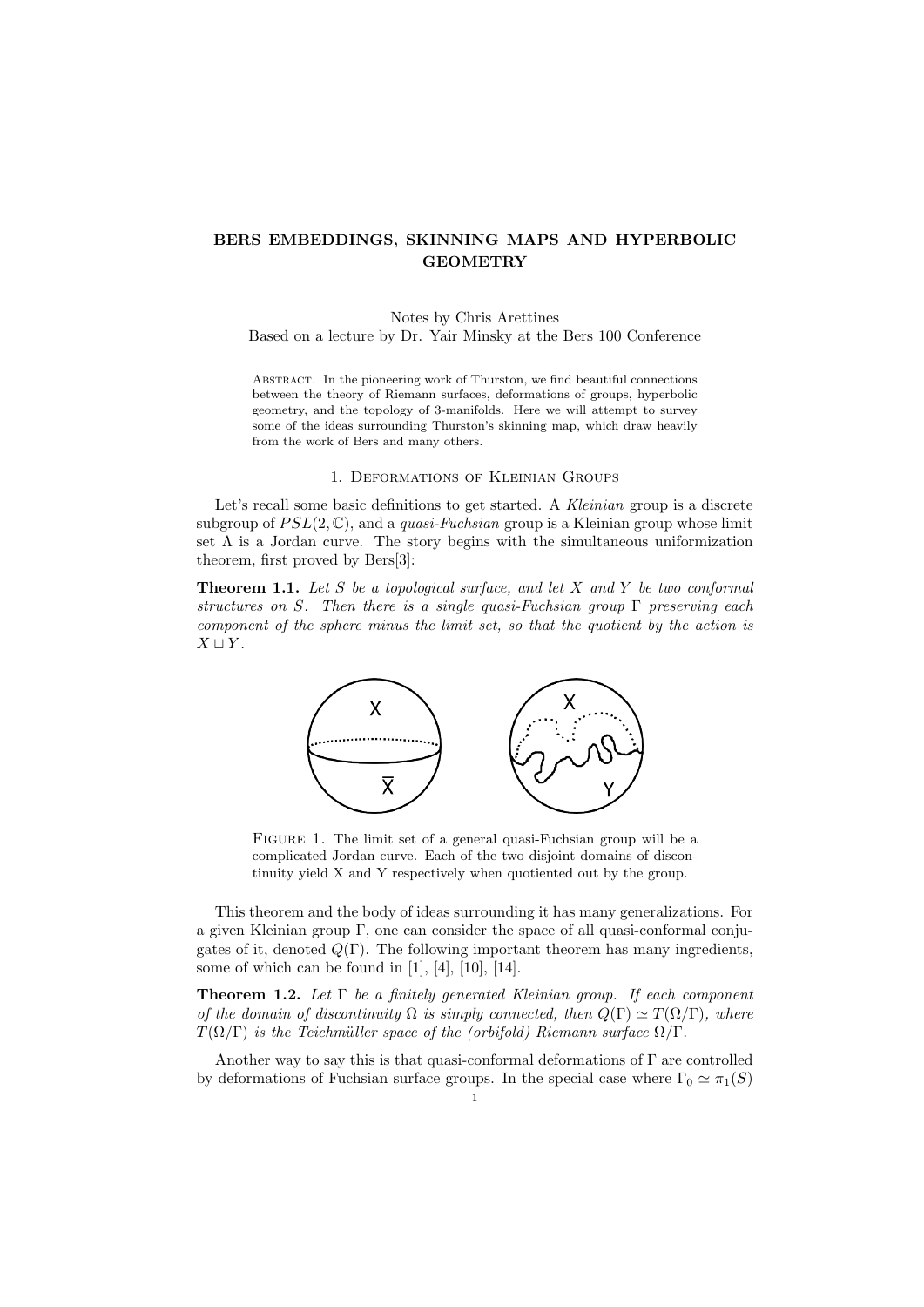is a Fuchsian group uniformizing a Riemann surface *S*, we recover the simultaneous uniformization theorem, which yields  $Q(\Gamma_0) \simeq T(S) \times T(S)$ . For  $X \in T(S)$ , we can consider the set of all quasi-Fuchsian deformations of  $\Gamma_0$  in  $T(S) \times T(S)$  whose first coordinate is *X*. This image of  $(X, *)$  in  $Q(\Gamma_0)$  is called a *Bers slice*  $B_X$ . It turns out that  $B_X$  has compact closure in the space of discrete and faithful representations  $\Gamma_0 \to PSL(2,\mathbb{C})$ . This follows from Chuckrow's theorem, which states that a limit of discrete and faithful representations of such a group  $\Gamma_0$  must also be discrete and faithful (see [7]). Thurston leans on compactness theorems like this in his work on hyperbolization.

#### 2. The Skinning Map

The final inductive step of Thurston's proof that closed, atoroidal Haken 3 manifolds admit hyperbolic structures can be described as solving a gluing problem. In this step, there are two hyperbolic 3-manifolds  $M_1$  and  $M_2$ , each with homeomorphic boundary surfaces. One then has to find deformations of the conformal structures on these boundary surfaces so that the gluing can be achieved. This can be formulated as a fixed-point problem for a certain map on Teichmüller space, which we now describe. See [12] for a beautiful exposition of these ideas.

For simplicity, let  $M \simeq \mathbb{H}^3/\Gamma$  be a hyperbolic 3-manifold so that the conformal boundary  $S = \Omega/\Gamma$  is connected, and that  $\overline{M} = M \cup S$  is compact. Furthermore assume that the boundary is *incompressible*, that is,  $\pi_1(\partial \overline{M}) \to \pi_1(M)$  is injective. With this assumption, we can consider the the cover  $p : \tilde{M} \to M$  corresponding to  $\pi_1(\partial M) \subset \pi_1(M)$ . The hyperbolic structure on Γ pulls back to a hyperbolic structure on  $\hat{M}$ , and there is an associated map between the deformation spaces  $p_* : Q(\Gamma) \to Q(\pi_1(\hat{M}))$ . With a little bit of work, one can prove that  $\pi_1(\hat{M})$  is a quasi-Fuchsian group, so we may apply the earlier deformation theorems to see that we really have a map  $p_* : T(S) \to T(S) \times T(S)$ . The image of a point  $X \in T(S)$ is a pair  $(X, Y)$ , which can be seen by looking at the geometry of the covering manifold  $\hat{M}$ . We define  $\sigma_M(X)$  to be Y, which is the so-called skinning map for M. Intuitively,  $\sigma_M(X)$  is the hyperbolic structure that you see looking into the manifold from the boundary.

Now, back to the gluing problem. The set up is that we have two hyperbolic 3 manifolds  $M_1$  and  $M_2$ , each with homeomorphic boundary surfaces. Suppose that we are given a gluing map  $f : \partial M_1 \to \partial M_2$  identifying these boundaries. When and how can we find a hyperbolic structure on the glued manifold? There cannot always be a solution: if  $M_1$  and  $M_2$  contain cylinders, then for certain choices of  $f$ we might form an incompressible but non-peripheral torus, which cannot exist in a hyperbolic 3-manifold. To simplify the following discussion, we assume that *M*<sup>1</sup> and *M*<sup>2</sup> are acylindrical.

If *∂M*<sup>1</sup> has structure X, and *∂M*<sup>2</sup> has structure Y, then in order for these structures to be compatible, we must have that  $f_* \sigma_{M_1}(X) = Y$  and  $f_*^{-1} \sigma_{M_2}(Y) = X$ . See Figure 2 for a schematic picture. This condition is also sufficient, which can be seen using a combination theorem in the style of the Klein-Maskit combination theorems. Therefore, solving the gluing problem is equivalent to finding a fixed point for the composition of these maps on Teichmüller space. The main ingredients for a proof of this fact are the following theorems:

**Theorem 2.1.**  $\sigma_M$  *is contracting.*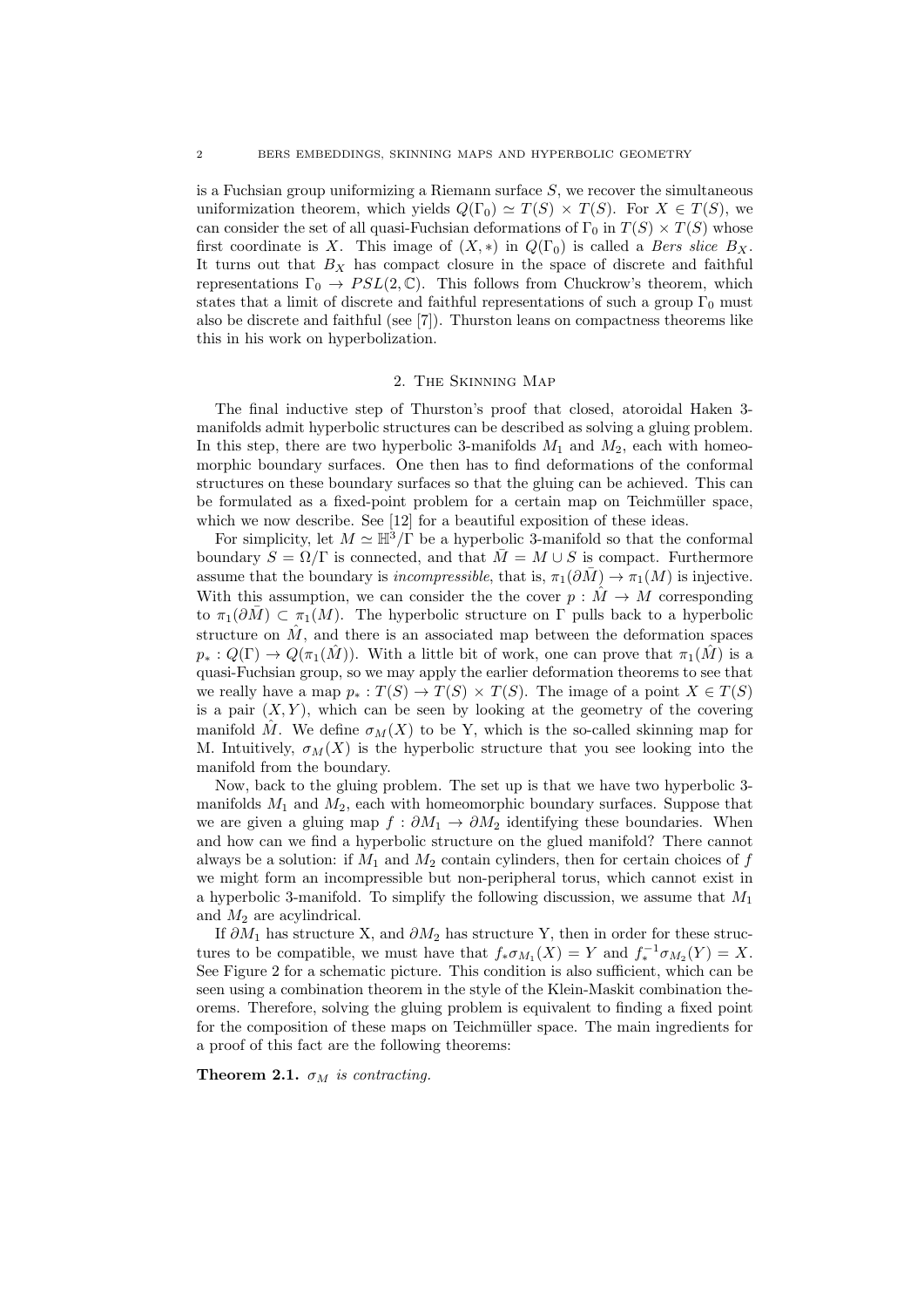

FIGURE 2. The manifold we obtain by gluing  $\partial M_1$  to  $\partial M_2$  via f will admit a hyperbolic structure only if the skinning images align correctly.

## **Theorem 2.2.**  $\sigma_M(T(\partial M))$  *is bounded.*

Letting  $M = M_1 \sqcup M_2$ ,  $f$  can be thought of as a map  $\partial M \to \partial M$ . Then, combining the previous theorems with the fact that *f<sup>∗</sup>* acts by isometries, we may iterate  $f_* \circ \sigma_M$  starting from any point in  $T(\partial M)$  to yield a limiting hyperbolic structure, which is clearly a fixed point.

### 3. Quantitative Questions

There are many questions surrounding the skinning map. One can ask in particular for information about the diameter of the image  $\sigma_M(T(\partial M))$ , which we henceforth denote by diam( $\sigma_M$ ). Information about this quantity can be used to build bi-Lipschitz models for manifolds which are often simpler to understand. See the results in [5] for details. Not surprisingly, the diameter is not uniformly bounded across all 3-manifolds.

**Theorem 3.1.** [8] *There exists a sequence of manifolds*  $M_k$  *so that diam(*  $\sigma_{M_k}$ ) *→ ∞.*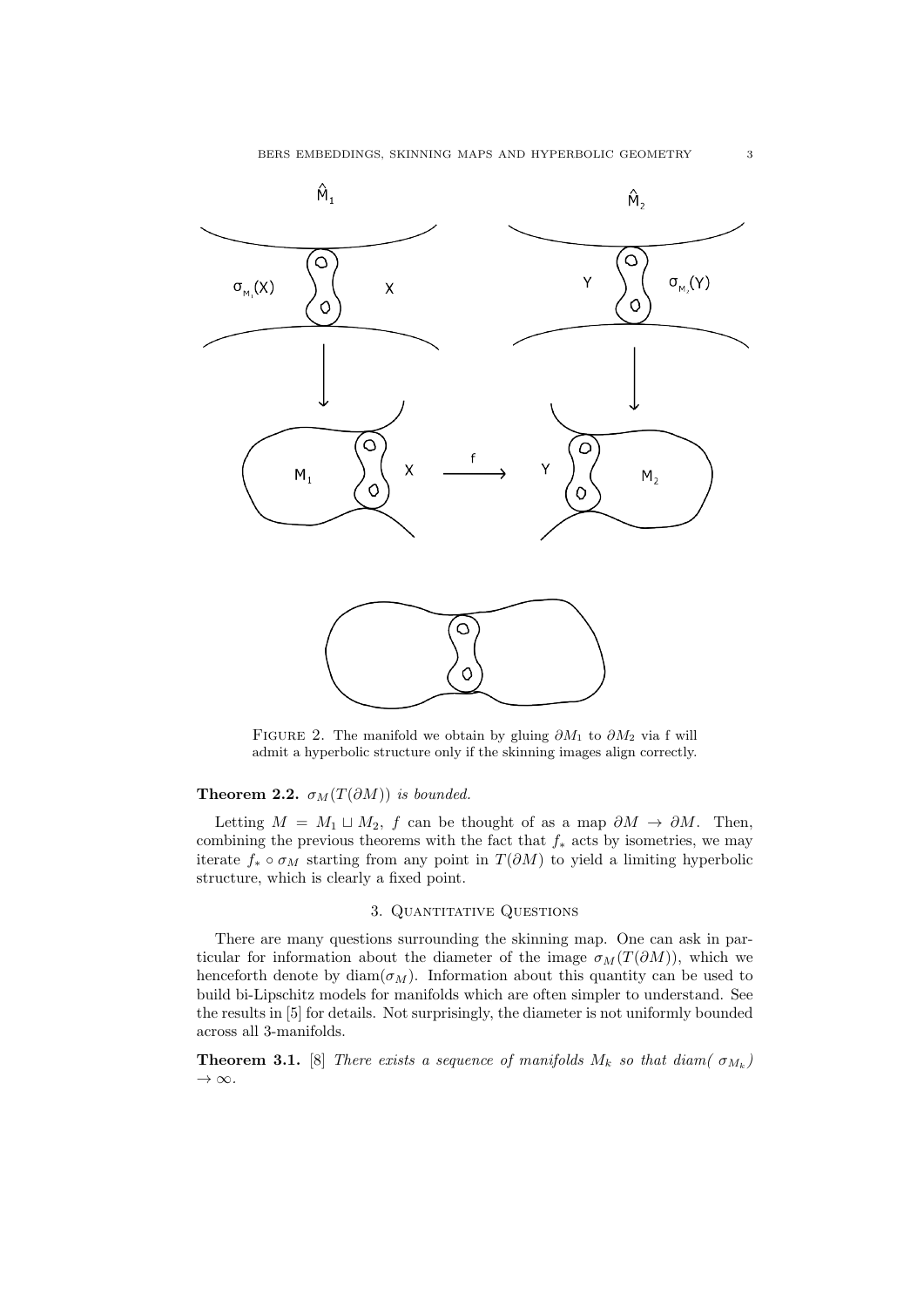One feature of this sequence is that that genus of the boundaries also increases without bound. Therefore, it seems reasonable to ask the following question:

**Question 3.2.** *Are there constants*  $C(g)$  *so that if the genus of*  $\partial M = g$ *, then*  $diam(\sigma_M) < C(g)$ ?

In certain settings, we do have more precise information about the image which supports an affirmative answer. To organize what follows, let us first consider the following, which comes from the fixed-point machinery that Thurston developed:

**Theorem 3.3.** *If M is an acylindrical 3-manifold with incompressible boundary, then there is a unique hyperbolic structure on M so that the boundary group is Fuchsian.*

In other words, for this very special choice of hyperbolic metric, there is a totally geodesic "mirror surface" *S* with structure  $X_0$  contained in the manifold. More precisely,  $\sigma_M(X_0) = \overline{X}_0$ . This can be thought of as a natural "basepoint" for studying the skinning image. Results about the skinning image are often obtained by considering different ways in which  $X_0$  could degenerate.

Let  $d(M)$  be the length of the largest collar of this totally geodesic surface.

**Theorem 3.4.** [8] *If*  $M_k$  *is a sequence of manifolds with*  $d(M) \rightarrow 0$ *, then diam(* $\sigma_M$ *) → ∞.*

A theorem of Basmajian [2] says that if *∂M* has fixed genus, then there is a lower bound for  $d(M)$ , so any sequence as in the theorem necessarily has  $q \to \infty$ . More evidence in favor of the conjecture is the following:

**Theorem 3.5.** [8] *Fix*  $k > 0$ . Let M be any acylindrical 3-manifold with incom*pressible boundary, whose convex core*  $M_0$  *has volume*  $\lt k$ *. Then diam*  $\sigma_M$  *is bounded.*

The proof of this fact depends on a delicate compactness argument. Morally, when  $vol(M_0)$  is bounded, you're almost looking at a finite collection of manifolds (up to sequences of manifolds converging to manifolds with cusps).

One way in which the structure  $X_0$  can degenerate is by forcing  $X_0$  to have a bounded length pants decomposition. The following theorem jointly due to Bromberg and Kent is a result in this direction:

**Theorem 3.6.** [8] *Given*  $\epsilon > 0$ ,  $\exists \delta > 0$  *so that if*  $X_0$  *admits a pants decomposition whose curves have length*  $\lt \delta$ *, then diam* $(\sigma_M) \lt \epsilon$ *.* 

This can be thought of as handling "the worst" way in which  $X_0$  could degenerate to the boundary of Teichmuller space, with all pants curves shrinking to zero length. Now let's consider a complementary situation where  $X_0$  remains in a compact part of Teichmuller space, and allow the collar length  $d(M)$  to increase.

**Theorem 3.7.** [9] *Given g,*  $\epsilon$ *,*  $\exists$  *constants*  $A$ ,  $d_0$  *(depending on g and*  $\epsilon$ *) so that if ∂M has genus g, and the totally geodesic surface*  $X_0$  *is*  $\epsilon$ -thick, then if  $d(M) > d_0$ ,  $diam(\sigma_M) < Ae^{d(M)}$ .

The proof uses a gluing argument to build candidate hyperbolic structures that estimate the skinning map using a theorem of Tian [17]. The required control on the gluing is obtained using a type of  $C^{\infty}$  foliation developed by Epstein [6], where the smoothness comes from the holomorphic nature of the Bers slice.